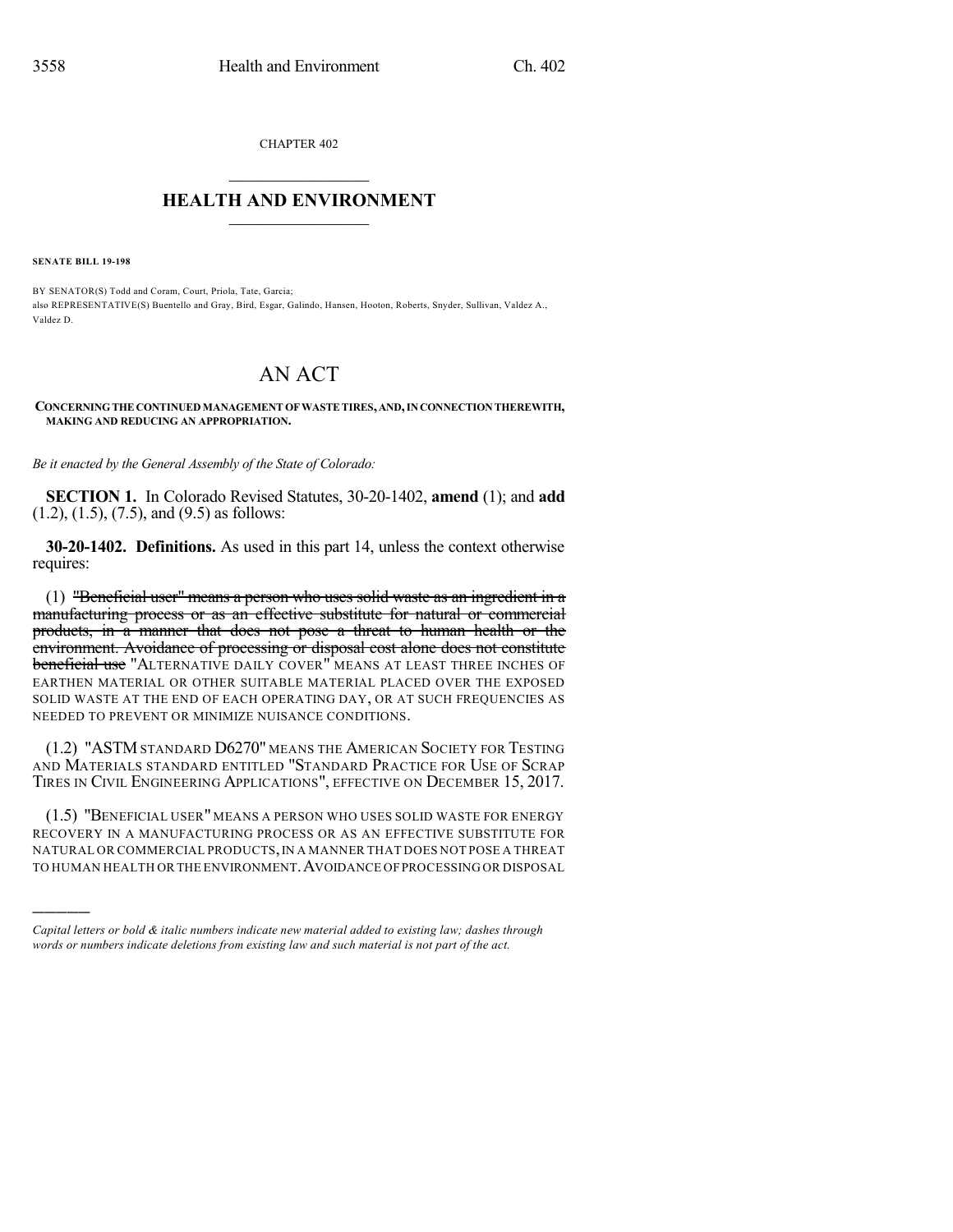COST ALONE DOES NOT CONSTITUTE BENEFICIAL USE.

(7.5) "RURAL COUNTY" MEANS A COUNTY WITH A POPULATION OF FEWER THAN SIXTY THOUSAND RESIDENTS.

(9.5) "TON" MEANS A UNIT OF WEIGHT EQUAL TO TWO THOUSAND POUNDS.

**SECTION 2.** In Colorado Revised Statutes, 30-20-1403, **amend** (1)(a) and (2) as follows:

**30-20-1403. Waste tire fee - distribution - rules- repeal.** (1) (a) (I) (A) UNTIL DECEMBER 31, 2019, RETAILERS OF NEW MOTOR VEHICLE TIRES AND NEW TRAILER TIRES SHALL COLLECT A WASTE TIRE FEE IN AN AMOUNT OF FIFTY-FIVE CENTS PER TIRE. THE STATE TREASURER SHALL CREDIT THE REVENUE FROM THE FEE ASSESSED IN THIS SUBSECTION  $(1)(a)(I)(A)$  to the waste tire administration, ENFORCEMENT, MARKET DEVELOPMENT, AND CLEANUP FUND CREATED IN SECTION 30-20-1404.

(B) THIS SUBSECTION (1)(a)(I) IS REPEALED, EFFECTIVE JULY 1, 2020.

(II) EFFECTIVE JANUARY 1, 2020, AND CONTINUING THROUGH DECEMBER 31, 2025, retailers of new motor vehicle tires and new trailer tires shall collect a waste tire fee in an amount to be set by the commission, by rule, not to exceed one dollar and fifty cents TWO DOLLARS on the sale of each new tire; except that, effective on and after January 1, 2018 2024, the waste tire fee is fifty-five cents on the sale of each new tire.

(III) EFFECTIVE JANUARY 1, 2020, THE COMMISSION MAY REVIEW THE FEE ON AN ANNUAL BASIS AND, BY RULE, ADJUST THE FEE AMOUNT IN A MANNER CONSISTENT WITH THE OBLIGATIONS SET FORTH IN SUBSECTION (2) OF THIS SECTION. THE COMMISSION SHALL SET THE FEE IN AN AMOUNT THAT IS SUFFICIENT TO:

(A) OFFSET THE DEPARTMENT'S DIRECT AND INDIRECT COSTS OF IMPLEMENTING THIS PART 14,WHICH COSTS MUST NOT EXCEED THE EQUIVALENT OF FIFTY CENTS FOR EACH NEW TIRE SOLD; AND

(B) COVER THE REBATE PROGRAM DESCRIBED IN SECTION 30-20-1405.

(IV) The receipt from the retailer to the customer for every new tire PURCHASED must contain the following statement in the largest bold-faced type capable based on point-of-sale software and on existing invoice printers, not to exceed fifteen points: "Section 30-20-1403, Colorado Revised Statutes, requires retailers to collect a waste tire fee set by the solid and hazardous waste commission on the sale of each new motor vehicle tire and each new trailer tire."

(2) (a) Until December 31, 2017 FROM JANUARY 1, 2020, THROUGH DECEMBER 31, 2025, the state treasurer shall distribute the revenue from the fee assessed in subsection (1) of this section as follows:

(I) Thirty percent THE PORTION OF THE FEE COLLECTED TO OFFSET THE COSTS DESCRIBED IN SUBSECTION  $(1)(a)(III)(A)$  OF THIS SECTION to the waste tire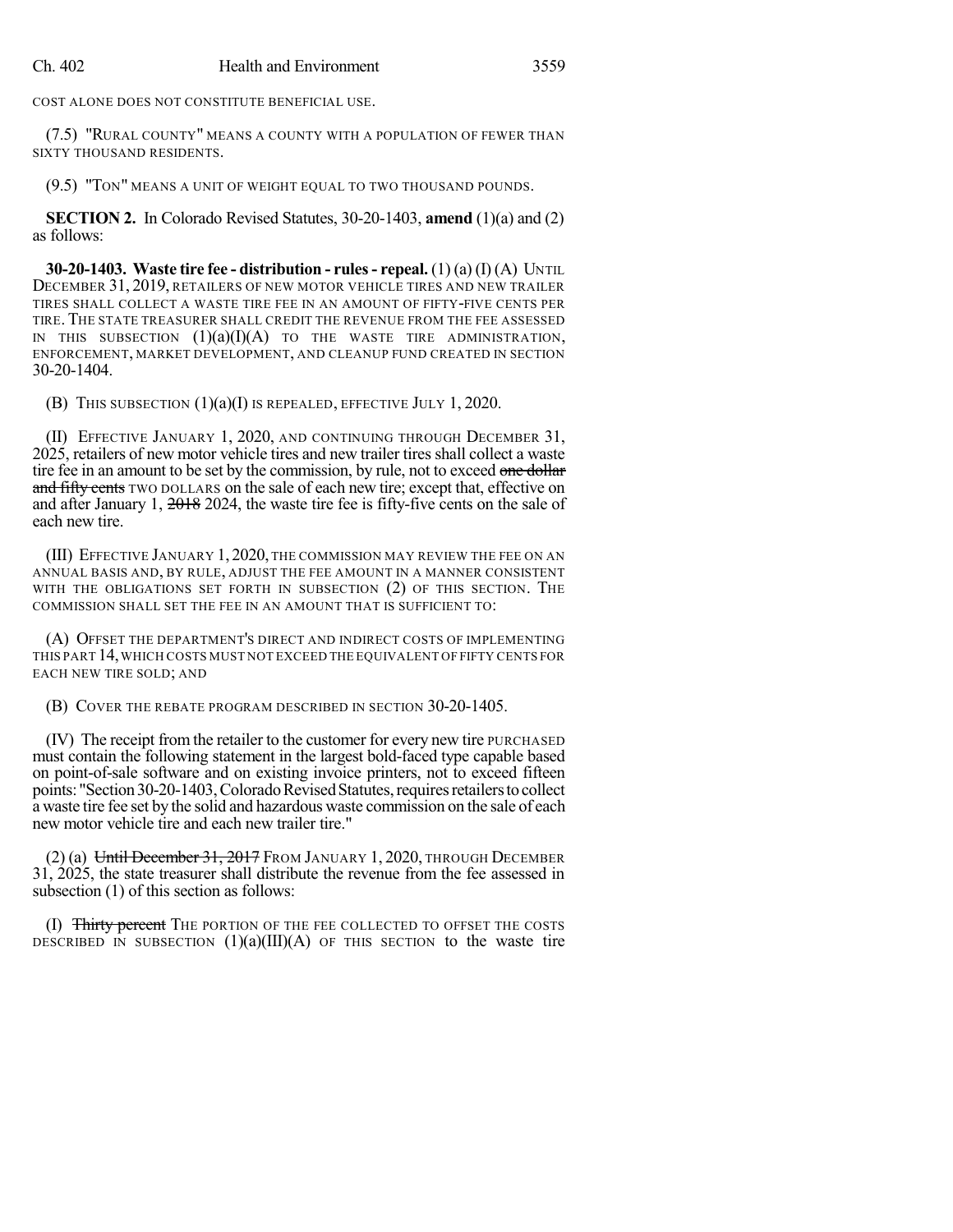administration, enforcement, MARKET DEVELOPMENT, and cleanup fund created in section 30-20-1404; AND

(II) Sixty-five percent The portion of the fee collected to cover the costs DESCRIBED IN SUBSECTION  $(1)(a)(III)(B)$  OF THIS SECTION to the end users fund created in section 30-20-1405. and

(III) Five percent to the waste tire market development fund created in section 30-20-1406.

(b) Effective January  $1, 2018$ , the state treasurer shall distribute all of the revenue from the fee assessed in subsection (1) of this section to the waste tire administration, enforcement, and cleanup fund created in section 30-20-1404.

**SECTION 3.** In Colorado Revised Statutes, 30-20-1404, **amend** (1), (2) introductory portion, (2)(l), and (2)(m); and **add** (2)(o) as follows:

**30-20-1404. Waste tire administration, enforcement, market development, and cleanup fund - creation - rules.** (1) There is hereby created in the state treasury the waste tire administration, enforcement, MARKET DEVELOPMENT, and cleanup fund, referred to in this section as the "fund", consisting of the fee revenue credited pursuant to section 30-20-1403  $(2)(a)(1)$  or  $(2)(b)$  and any other moneys MONEY appropriated to it. The general assembly shall annually appropriate the moneys MONEY in the fund to the department for its direct and indirect administrative and enforcement costs in administering and enforcing this part 14. The state treasurer shall credit all interest earned on the investment of moneys MONEY in the fund to the fund. Any unexpended and unencumbered moneys MONEY in the fund IN EXCESS OF SIXTEEN AND ONE-HALF PERCENT OF THE PREVIOUS FISCAL YEAR'S EXPENDITURES at the end of any fiscal year remain in the fund and do not revert to the general fund or any other fund SHALL BE CREDITED:

(a) THROUGH DECEMBER 31,2025,TO THE END USERS FUND CREATED IN SECTION 30-20-1405; AND

(b) ON AND AFTER JANUARY 1, 2026, TO THE GENERAL FUND.

(2) The department shall use the moneys MONEY in the fund for:

(I) Maintaining an online complaint form and processes for law enforcement, fire departments, and citizens to report potential waste tire violations; and

(m) In conjunction with the division of fire prevention and control in the department of public safety, developing a model fire prevention, training, and firefighting plan, hiring a consultant to assist in developing the plan, and reimbursing the division offire prevention AND CONTROL foritstime spent assisting the department in implementing this paragraph  $(m)$  SUBSECTION  $(2)(m)$ ; AND

(o) ENCOURAGING WASTE TIRE MARKET DEVELOPMENT.

**SECTION 4.** In Colorado Revised Statutes, **recreate and reenact, with amendments,** 30-20-1405 as follows: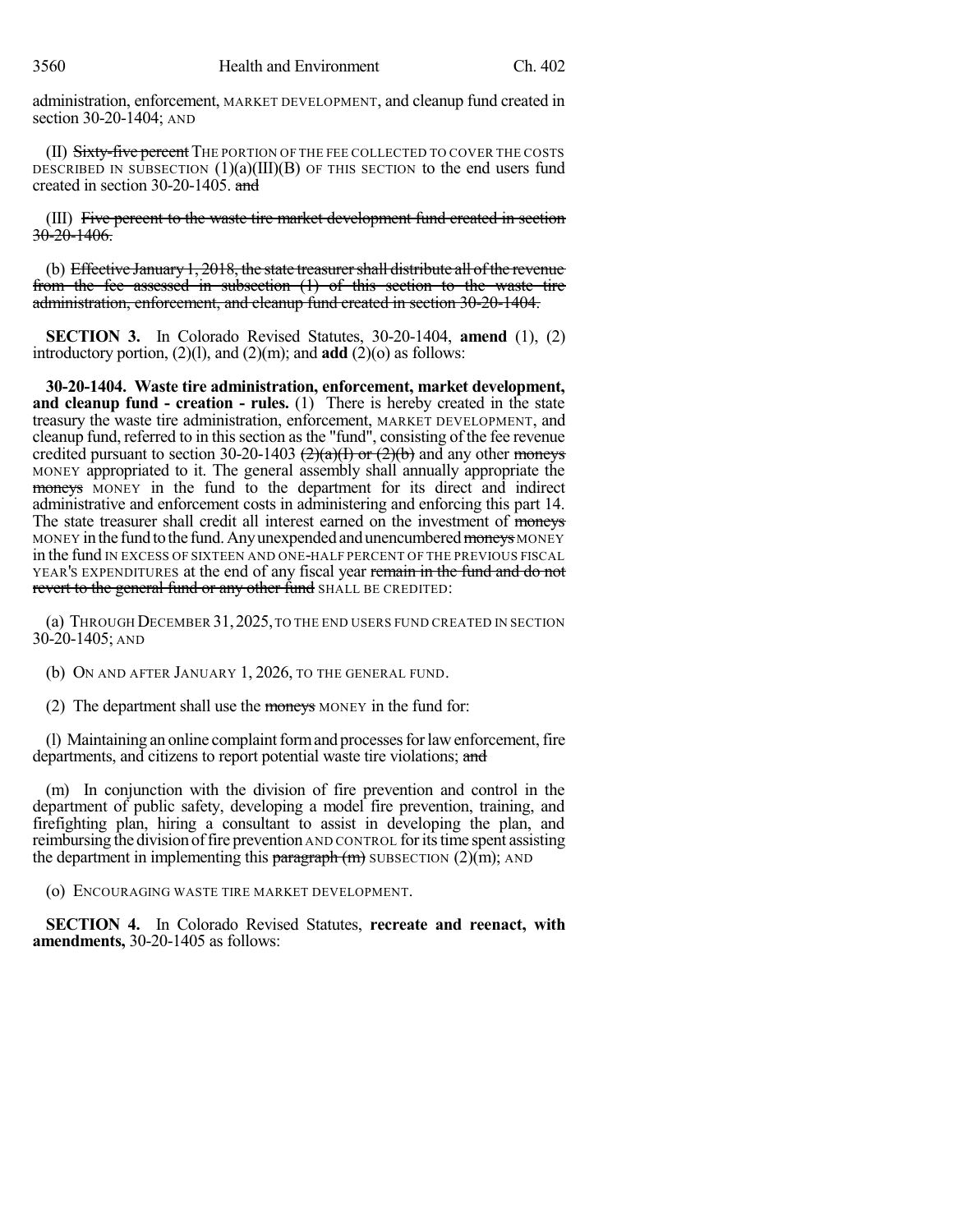## Ch. 402 Health and Environment 3561

**30-20-1405. End users fund - creation - quarterly rebates - rules - repeal.** (1) THERE IS HEREBY CREATED IN THE STATE TREASURY THE END USERS FUND, REFERRED TO IN THIS SECTION AS THE "FUND", CONSISTING OF THE FEE REVENUE CREDITED PURSUANT TO SECTION  $30-20-1403$   $(2)(a)(II)$ . The state treasurer SHALL CREDIT ALL INTEREST AND ANY OTHER RETURN ON THE INVESTMENT OF MONEY IN THE FUND TO THE FUND. THE FUND IS SUBJECT TO ANNUAL APPROPRIATION BY THE GENERAL ASSEMBLY TO THE DEPARTMENT FOR THE PURPOSES SPECIFIED IN THIS SECTION.

(2) (a) THE DEPARTMENT SHALL USE THE MONEY IN THE FUND TO PROVIDE QUARTERLY REBATES TO IN-STATE:

(I) END USERS; AND

(II) RETAILERS THAT SELL TIRE-DERIVED PRODUCTS.

(b) A WASTE TIRE HAULER OF TIRES IN A RURAL COUNTY IS ONLY ELIGIBLE FOR REBATES PURSUANT TO THIS SUBSECTION (2) IF THE WASTE TIRE HAULER IS ALSO AN END USER OR HAS CONTRACTED WITH AN END USER THAT IS ALSO A WASTE TIRE HAULER.

(3) THE REBATE IS SUBJECT TO THE FOLLOWING CONDITIONS:

(a) THE DEPARTMENT SHALL PAY THE REBATE AMOUNT QUARTERLY, ON A PER-TON BASIS; AND

(b) ONCE THE DEPARTMENT HAS PAID A REBATE ON A PARTICULAR QUANTITY OF TIRE-DERIVED PRODUCT, EVERY PART OF THAT PARTICULAR QUANTITY OF TIRE-DERIVED PRODUCT IS NO LONGER ELIGIBLE FOR PAYMENT OF THE REBATE.

(4)(a) THE COMMISSION SHALL ANNUALLY SET THE AMOUNT OF THE REBATE, BY RULE, ON A PER-TON BASIS, AND THE DEPARTMENT SHALL PAY THE SET REBATE AMOUNT FOR EACH TON OF QUALIFIED TIRE-DERIVED PRODUCT. THE COMMISSION SHALL CALCULATE THE REBATE TO EQUAL, BUT NOT EXCEED, THE AMOUNT OF THE ANTICIPATED INCOME TRANSFERRED INTO THE FUND DURING EACH SUCCEEDING TWELVE-MONTH PERIOD.

(b) EACH YEAR, THE DEPARTMENT SHALL CONTINUE TO PROVIDE THE REBATE IN ACCORDANCE WITH THE TIERED STRUCTURE SET FORTH IN SUBSECTION  $(5)(e)$  OF THIS SECTION UNTIL:

(I) ALL QUALIFIED REBATE REQUESTS SUBMITTED IN THAT YEAR ARE SATISFIED; OR

(II) THERE IS INSUFFICIENT MONEY IN THE FUND TO SUPPORT ADDITIONAL REBATE PAYMENTS.

(5) THE COMMISSION SHALL PROMULGATE RULES GOVERNING ADMINISTRATION OF THE REBATE, WHICH RULES MUST INCLUDE THE FOLLOWING:

(a) AQUARTERLY REBATE SCHEDULE FOR QUALIFIED RECIPIENTS, WITH THE FIRST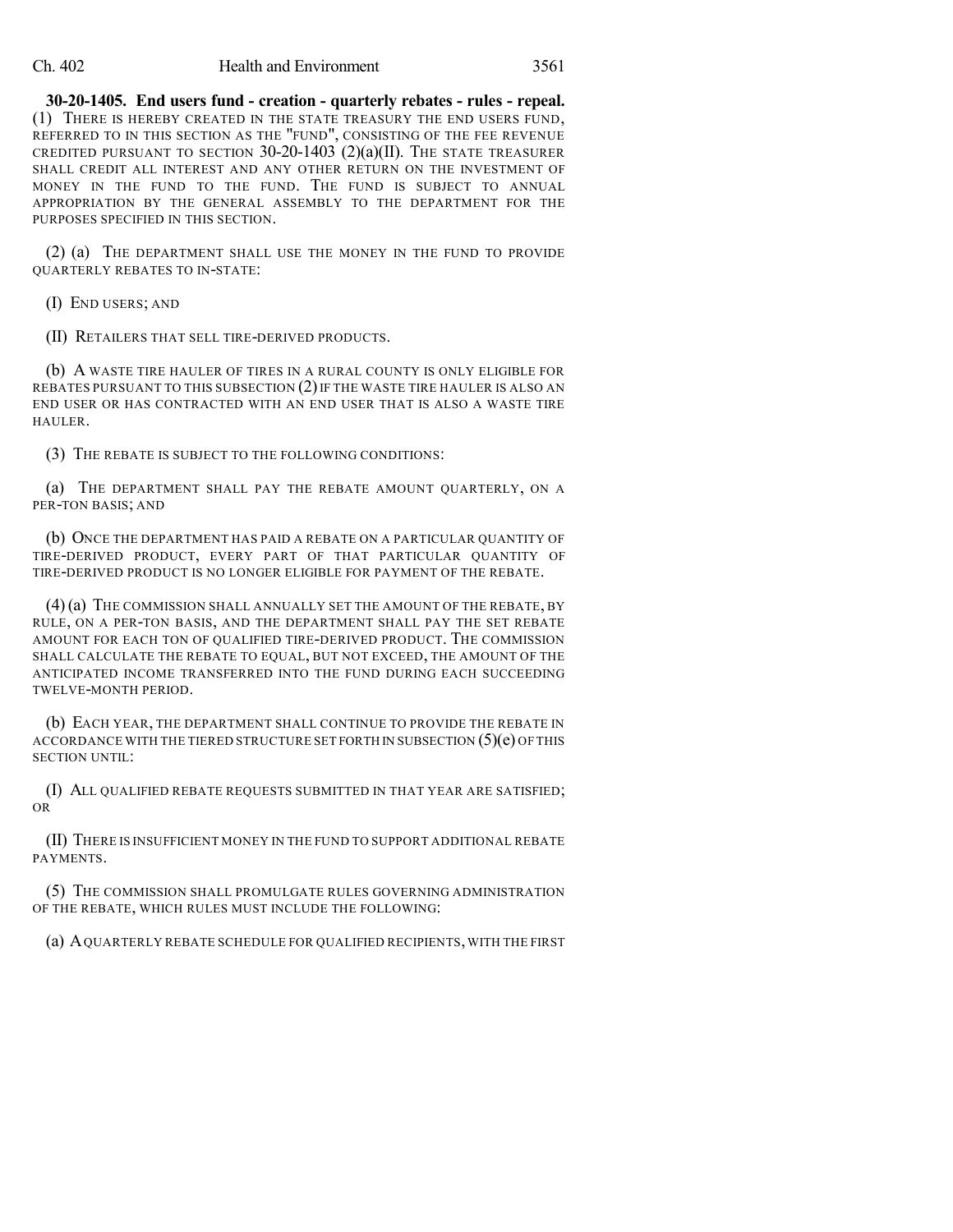END USER PAYOUT IN JULY 2020, TO BE ISSUED FOR END USES THAT OCCUR BETWEEN APRIL 1, 2020, AND JUNE 30, 2020;

(b) A REQUIREMENT THAT TWENTY-FIVE PERCENT OF THE EXPECTED ANNUAL REBATE AMOUNT BE HELD IN RESERVE BEFORE PAYING THE FIRST QUARTERLY REBATE;

(c) IF THE BALANCE OF THE FUND IS ANTICIPATED TO BE INSUFFICIENT TO PAY OUT ALL OF THE REBATES APPLIED FOR, A REQUIREMENT THAT THE DEPARTMENT:

(I) GIVE NOTICE OF THE ANTICIPATED INSUFFICIENCY TO ALL END USERS THAT DURING THE PRECEDING TWELVE MONTHS HAVE SUBMITTED AN APPLICATION FOR A REBATE; AND

(II) PAY A PROPORTIONALLY REDUCED REBATE BEGINNING WITH TIER 1 AND RURAL WASTE TIRE HAULER REBATE RECIPIENTS, CONTINUING TO TIER 2 REBATE RECIPIENTS, AND ENDING WITH TIER 3 REBATE RECIPIENTS;

(d) A REQUIREMENT THAT AN END USER THAT QUALIFIES FOR A REBATE BY UTILIZING WASTE TIRES FOR:

(I) ALTERNATIVE DAILY COVER MUST VERIFY WITH THE DEPARTMENT THAT THE ALTERNATIVE DAILY COVER MEETS ALL SPECIFICATION STANDARDS FOR ALL TYPE-B TIRE-DERIVED AGGREGATE, AS ESTABLISHED BY THE ASTM STANDARD D6270; AND

(II) TIRE-DERIVED AGGREGATE MUST VERIFY WITH THE DEPARTMENT THAT THE TIRE-DERIVED AGGREGATE MEETS ALL SPECIFICATION STANDARDS FOR ALL TYPE-A TIRE-DERIVED AGGREGATE, AS ESTABLISHED BY THE ASTMSTANDARD D6270; AND

(e) THREE TIERS OF REBATE AMOUNTS THAT THE DEPARTMENT MAY PAY OUT BASED ON THE AMOUNT OF THE WASTE TIRE THAT WAS USED AND DESTROYED AS FOLLOWS:

(I) TIER 1: FULL REBATES GOING TO CRUMBED RUBBER END USES AND END USES THAT COMPLETELY DESTROY THE WASTE TIRE FOR THE PURPOSE OF ENERGY RECOVERY OR OTHER CLEAN TECHNOLOGIES AS DEFINED AND APPROVED BY THE COMMISSION BY RULE;

(II) TIER 2: FIFTY PERCENT OF THE FULL REBATE GOING TO END USES SUCH AS MOLDED PRODUCTS AND RUBBER MULCH; AND

(III) TIER 3: TWENTY-FIVE PERCENT OF THE FULL REBATE GOING TO TIRE BALE END USES AND END USES FOR ALTERNATIVE DAILY COVER AND TIRE-DERIVED AGGREGATE THAT MEET THE ASTM STANDARD D6270.

(6) THE DEPARTMENT:

(a) SHALL PAY:

(I) THE REBATE ONLY FOR WASTE TIRES THAT ARE GENERATED AND PROCESSED IN COLORADO; AND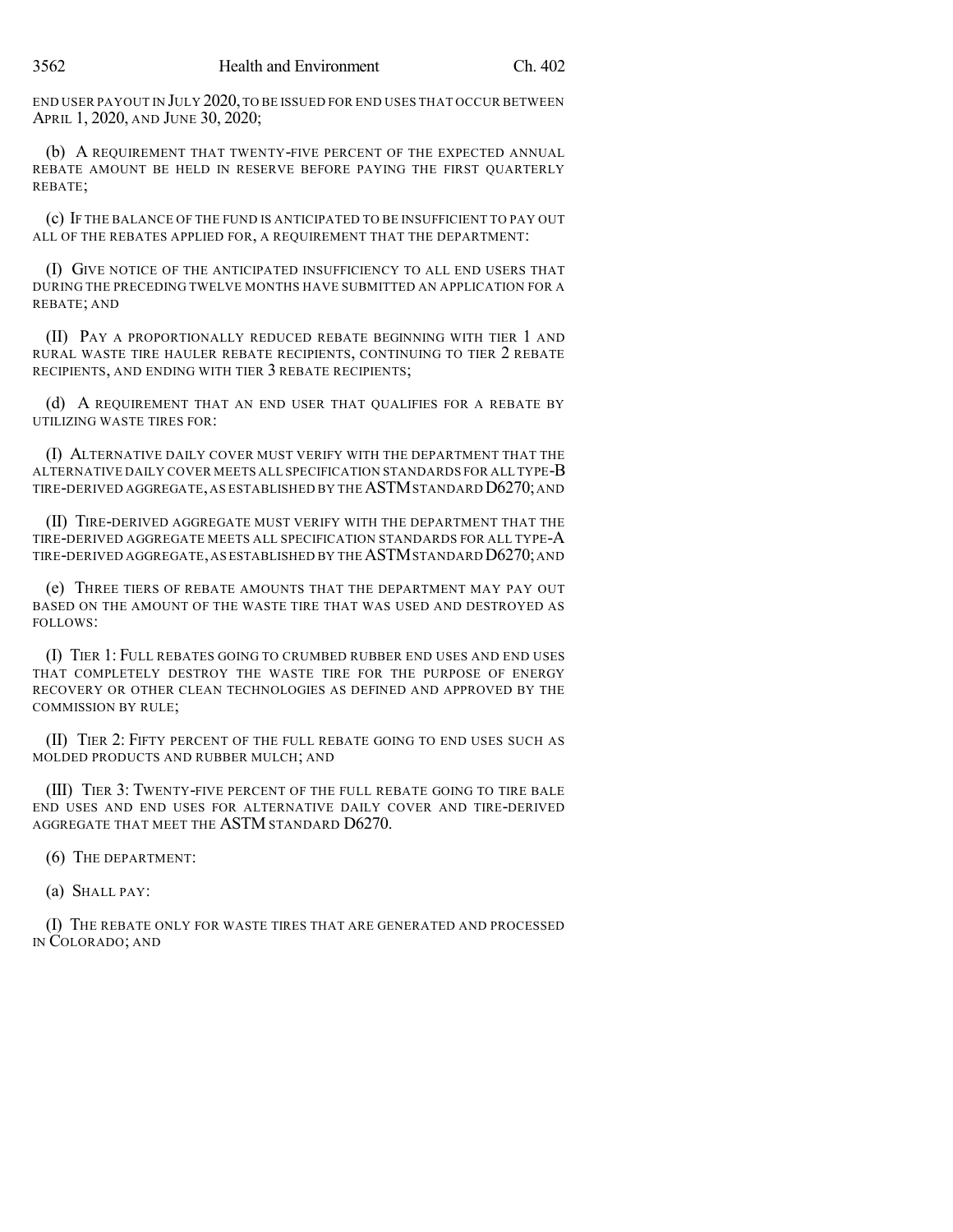## Ch. 402 Health and Environment 3563

(II) TO AN END USER ONLY IF THE END USE INVOLVES TIRE-DERIVED PRODUCTS IN COLORADO OR USE OF THE ENTIRE WASTE TIRE TO GENERATE ENERGY OR FUEL IN COLORADO; AND

(b) MAY DENY:

(I) THE REBATE TO A PERSON THAT IS OUT OF COMPLIANCE WITH ANY STATE OR FEDERAL ENVIRONMENTAL LAWS, RULES, OR REGULATIONS; AND

(II) ALL FUTURE REBATES PURSUANT TO THIS SECTION AND GRANTS OF MONEY FROM THE WASTE TIRE ADMINISTRATION, ENFORCEMENT, MARKET DEVELOPMENT, AND CLEANUP FUND CREATED IN SECTION 30-20-1404 TO AN APPLICANT THAT KNOWINGLY OR INTENTIONALLY PROVIDES FALSE INFORMATION TO THE DEPARTMENT WHEN APPLYING FOR A REBATE OR FOR A GRANT OF MONEY FROM THE WASTE TIRE ADMINISTRATION, ENFORCEMENT, MARKET DEVELOPMENT, AND CLEANUP FUND.

(7) WASTE TIRES OBTAINED FROM RURAL COUNTIES ARE ELIGIBLE FOR AN ADDITIONAL REBATE AMOUNT OF TWENTY-FIVE DOLLARS PER TON; HOWEVER, THE ADDITIONAL REBATE AMOUNT MUST NOT EXCEED THE REBATE AMOUNT FOR TIER 3 REBATES AS DETERMINED BY THE COMMISSION BY RULE PURSUANT TO SUBSECTION (5)(e)(III) OF THIS SECTION.TO QUALIFY FOR THE ADDITIONAL REBATE AMOUNT SET FORTH IN THIS SUBSECTION (7), AN END USER MUST PROVIDE EVIDENCE TO THE DEPARTMENT DOCUMENTING THE COUNTY OF ORIGIN FOR EACH WASTE TIRE.

THE DEPARTMENT SHALL REQUIRE THAT AN END USER SUBMIT AN APPLICATION FOR A REBATE THAT CONTAINS SELF-CERTIFICATIONS PROVIDED BY THE END USER REGARDING:

(a) THE TOTAL TONNAGE OF TIRES PROCESSED; AND

(b) THE TOTAL TONNAGE OF TIRES COLLECTED IN RURAL COUNTIES.

 $(9)$ (a) The DEPARTMENT MAY ISSUE REBATES AFTER JANUARY 1, 2026, ONLY FOR END USES OCCURRING AND REBATES APPLIED FOR ON OR BEFORE DECEMBER 31, 2025.

(b) THE COMMISSION SHALL REPEAL ANY RULES CONCERNING THE FUND AND IMPLEMENTATION OF THIS SECTION ONCE THE DEPARTMENT HAS ISSUED THE FINAL REBATES PURSUANT TO SUBSECTION (9)(a) OF THIS SECTION.

(c) ON JULY 1, 2026, THE STATE TREASURER SHALL TRANSFER ANY MONEY LEFT IN THE FUND TO THE GENERAL FUND.

(10) THIS SECTION IS REPEALED, EFFECTIVE JULY 1, 2026.

**SECTION 5.** In Colorado Revised Statutes, 30-20-1415, **amend** (3) as follows:

**30-20-1415. Waste tire monofills - requirements.** (3) AFTER SOLICITING PUBLIC COMMENT, the department may issue a waiver relating to any requirement of this section; EXCEPT THAT THE DEPARTMENT SHALL NOT ISSUE A WAIVER OF